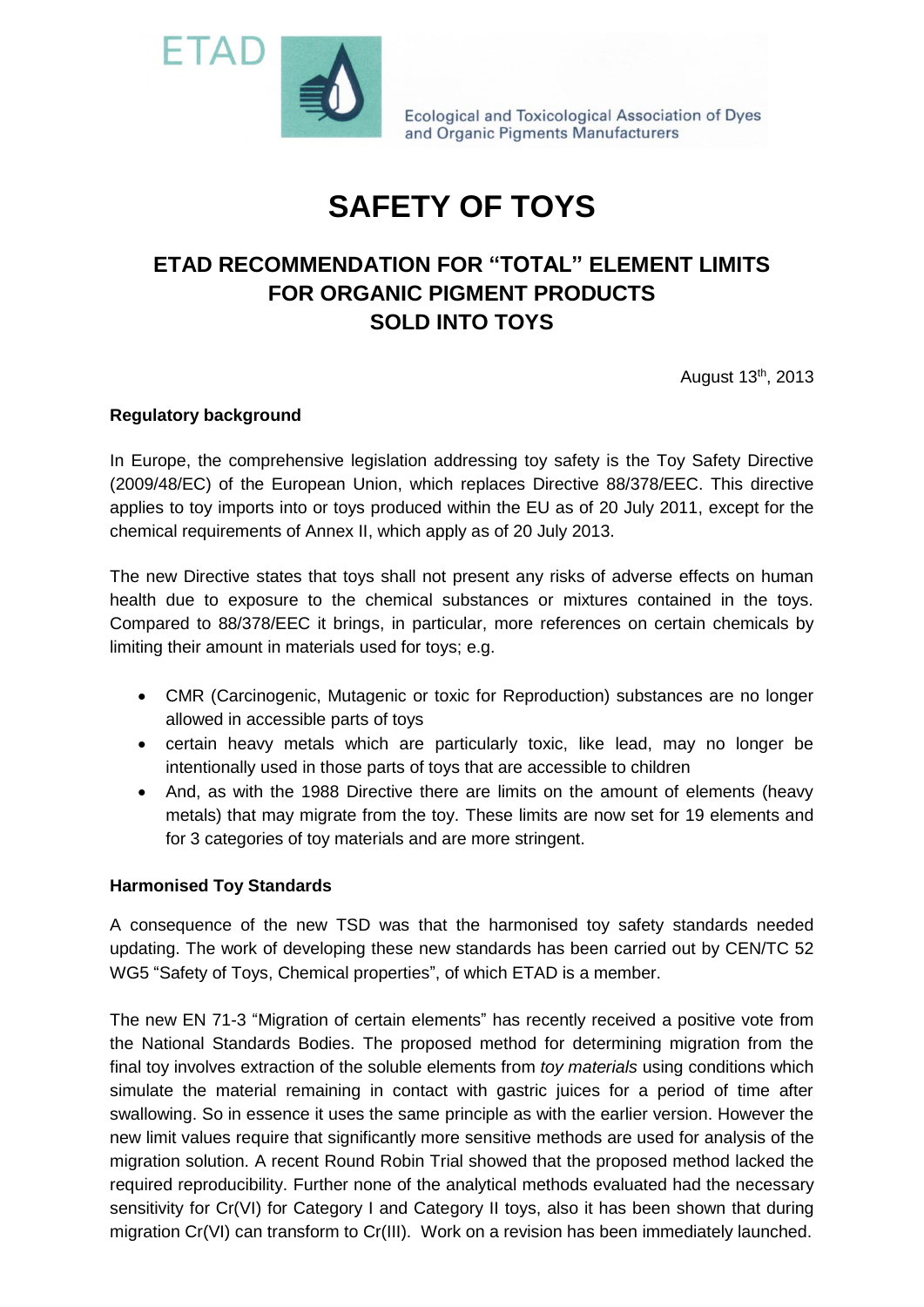

Ecological and Toxicological Association of Dyes and Organic Pigments Manufacturers

Assessing conformity by testing according to EN 71-3 is not mandated by TSD. The standard now includes other ways of confirming compliance.by e.g. the use of suppliers' declarations.

However simply passing the onus on providing data up the supply chain does not solve the compliance problem. On one hand assessing migration into simulated gastric juice from a hydrophobic organic pigment raises some considerable experimental problems that would need to be solved e.g. complete wetting of hydrophobic powders, contact time etc. On the other hand the pigment's leaching properties in the final toy matrix can be influenced during processing especially by comminuting, chemical and thermal action as well as by the interaction of other components which could lead to an increased migration.

The TSD places that the responsibility for ensuring compliance rests with the economic operator

#### **ETAD recommendation**

ETAD member companies do their utmost to ensure that the necessary information is available for their products to allow purchasers to make informed decisions and to meet their obligations.

Having regard to the concerns outlined in the previous section regarding the migration of certain elements from colourants, ETAD is recommending limits on the total content of the elements specified in 2009/48/EC for the organic pigment products that are sold into toys.

The "Total Element Content" of a product comes from the presence of unavoidable trace impurities e.g. those ubiquitous heavy metals that are now present in the environment coming both from natural sources as well as from anthropogenic sources, and the presence of a metal as an inherent part of the molecular structure. Trace impurities will be present to a greater or lesser extent in every product.

These limits have been derived from the TSD migration limits for the final toy taking into account the usual colourant loadings in toys. This information can then be used by the toy manufacture to assess the conformity of his toy with the TSD requirements. It must clearly be emphasised again that it remains the responsibility of the economic operator placing the article on the market to ensure compliance with all aspects of the Toys Safety Directive.